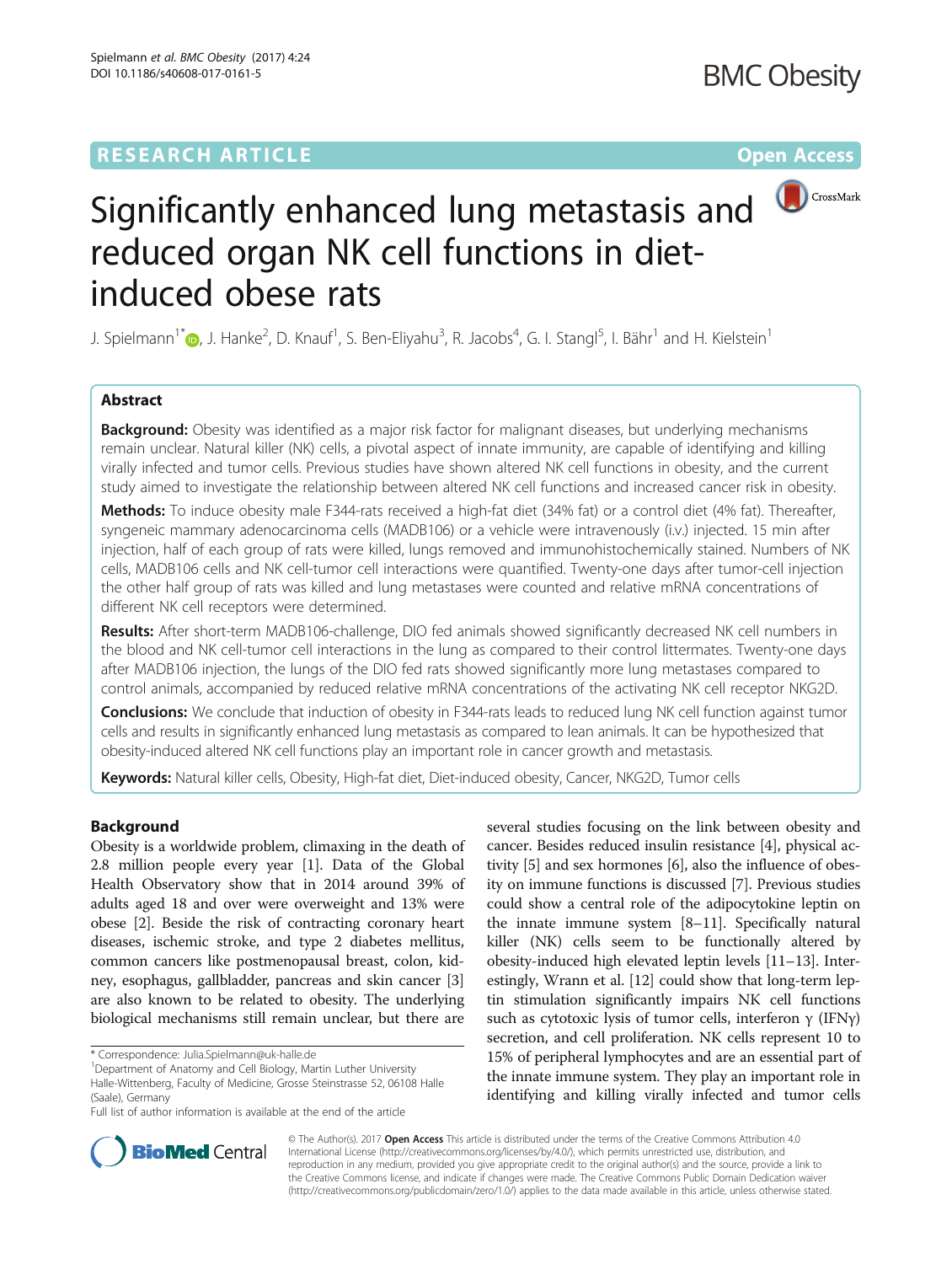without prior sensitization and restriction by major histocompatibility (MHC) antigens [\[14\]](#page-8-0). NK cells detect their target cells by surface activating and inhibitory receptors and thereby regulate their activity [[15](#page-8-0)]. After detection, NK cells induce apoptosis of target cells by exocytosis of granzymes and perforin and affect the functions of other immune cells by the release of cytokines, such as IFNγ and tumor necrosis factor  $\alpha$  (TNF $\alpha$ ) to regulate immune responses [\[16\]](#page-8-0).

A prospective study by Imai et al. showed that impaired functions of NK cells are associated with an increased incidence for cancer [\[17](#page-8-0)]. Additionally, obese patients who lost body weight by bariatric surgery or by exercise training and nutrition courses could reverse their impaired NK cell activity and NK cell-mediated cytokine synthesis [\[7, 18\]](#page-8-0). This indicates that there might be a close interaction between impaired NK cell functions in obese individuals and the increased risk for cancer in obesity. Interestingly, there are only a few studies investigating the link of obesity, NK cells and malignant tumor development [[19](#page-8-0), [20](#page-8-0)].

Thus, the aim of the present study was to investigate the relationship between altered NK cell functions and increased cancer growth in obesity. F344-rats were fed a high-fat diet to induce obesity. Syngeneic mammary adenocarcinoma cells (MADB106) were i.v. injected to diet-induced obese and normal weight F344-rats to induce lung metastasis. NK cell functions were investigated at two different time points after inoculation of tumor cells. To investigate NK cell functions at an early time point, NK cell-tumor cell interactions and the expression of splenic NK cell receptors were determined 15 min after tumor cell challenge. Furthermore, numbers of lung metastases were determined at a late time point.

# **Methods**

#### Animals and experimental set-up

Male Fischer F344-rats (6-week-old;  $n = 64$ ) were purchased from Charles River GmbH (Sulzfeld, Germany) and kept under controlled conditions at 23  $\pm$  2 °C and 55 ± 5% relative humidity. Rats were maintained on a 12:12 h light dark cycle with lights on from 6 am to 6 pm. Rodent chow and water were available ad libitum. Half of the group ( $n = 32$ ) was randomly selected to receive a high-fat diet (diet-induced obesity: DIO; 29% carbohydrate, 21% crude protein, 35% crude fat and 5.2 kcal/g metabolizable energy; C1090–60 Altromin, Lage, Germany) for 6 (short-term tumor challenge) or 10 weeks (long-term tumor challenge) to induce obesity. Control animals ( $n = 32$ ) received the corresponding control diet (58% carbohydrate, 21% crude protein, 4% crude fat and 3.5 kcal/g metabolizable energy; C1090– 10, Altromin). Animals were weighed and handled by the scientists weekly. All research and animal care procedures were approved by the local Animal Care Committee of the "Landesverwaltungsamt Halle" (reference number 42502–2-1116MLU).

After feeding the high-fat diet, DIO animals started the experiments with a significant higher body weight as compared to their age-matched lean littermates.

Subsequently animals were i.v. inoculated with either  $1 \times 10^6$  cells of an adenocarcinoma syngeneic tumor (MADB106) dissolved in 1 ml isotonic saline or only 1 ml of isotonic saline (NaCl) via the tail vein.

Subsequently half of the animals were killed at an early time point, 15 min after tumor cell challenge (short-term experiment). The other half of the group of rats was admitted to develop lung metastases over a period of 21 days and therefore represent the late time point (long-term experiment). Rats of the long-term experiment received the diet according to their group (control or DIO) for the 21 days of lung metastases development until the end of the experiment.

### Culture and CFSE labeling of MADB106 tumor cells

Cell culture and CFSE (fluorescein derivate 5- (and 6-) carboxyfluorescein diacetate succinimidyl ester)-labeling of cells were conducted as described elsewhere [[21](#page-8-0)]. In brief, the MADB106 mammary adenocarcinoma syngenic tumor is a selected variant cell line obtained from a pulmonary metastasis produced by the intravenous injection of the 9–10 dimethyl-1-2-benzanthracene-induced MADB106 parental adenocarcinoma in F344-rats. Injecting  $1 \times 10^6$  MADB106-cells via the tail vein of animals leads to pulmonary metastasis after 21 days. For in situ quantification 15 min after injection, tumor cells were vitally dye stained using CFSE (Cell Trace CFSE Cell Proliferation Kit, Molecular Probes, Eugene, USA) before injection [[22\]](#page-8-0).

#### Blood and organ sampling

Rats were killed under general isoflurane anesthesia either after 15 min (short-term tumor challenge; short-term experiment) or 21 days (long-term tumor challenge; longterm experiment) by puncture of the abdominal aorta. Blood was withdrawn and spleen and liver were removed. Organs were immediately frozen in liquid nitrogen and stored at −80 °C for RNA isolation and lipid analysis. Heparinized blood samples were stored on crushed ice. Subsequently, erythrocytes in the blood were destroyed by a lysis buffer (155 mM NH4Cl, 10 mM KHCO3 and 0.01% EDTA) to obtain leukocytes for following cytometric analysis.

#### Lung preparation

Lungs were processed as described by von Hörsten et al. [[22\]](#page-8-0). Briefly, a cannula was inserted into the trachea in situ. Lungs and the heart were dissected from the chest and rinsed with 10 ml 0.9% NaCl. Afterwards, lungs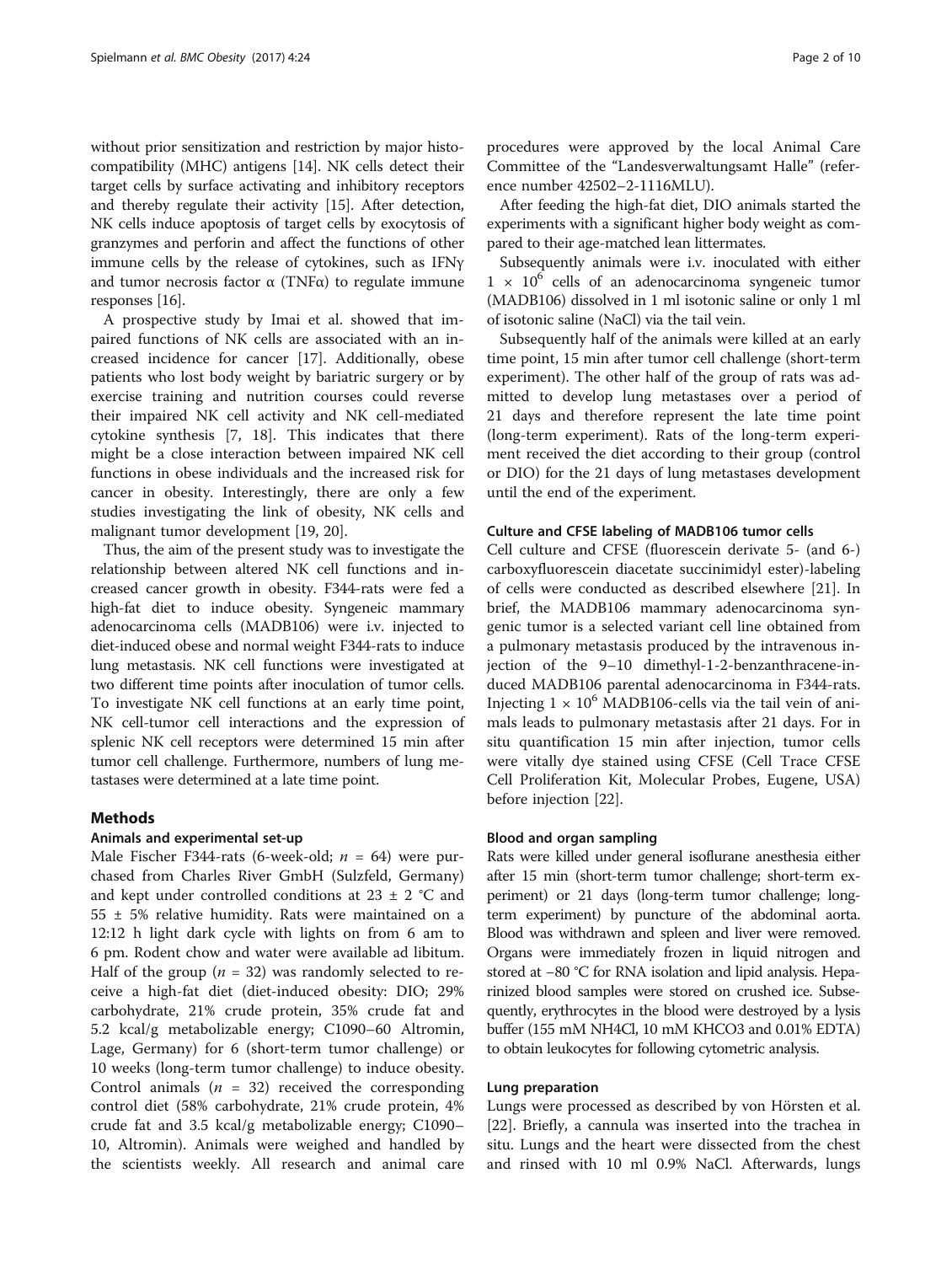were transfused with 8 ml of O.C.T. embedding medium (Sakura, Tokyo, Japan; diluted 1/5 in PBS) for shortterm experiment or with Bouin's fixative (Sigma-Aldrich, Taufkirchen, Germany) for long-term experiment. Complete lungs were dissected at the hilum from the pulmonary trunk of the heart, frozen in liquid nitrogen and stored at −80 °C for consecutive immunohistochemically staining for the short term experiment or immediately immersion fixed in Bouin's fixative for 24 h for long-term experiment.

# Immunohistochemically analysis of the lungs (short-term experiment)

Frozen tissue samples of the right lobe were immersed in O.C.T. embedding medium and 5 μm thick sections were cut and placed on glass slides. Every 15th section was selected with a random start, yielding 15–21 sections per animal. Selected sections were mounted on coated glass slides (Starfrost, Knittel, Braunschweig, Germany) and air dried.

Immunostaining of NK cells and CFSE-labeled MADB106 tumor cells was performed using monoclonal antibodies (mAbs) directed against the NK-RP1 receptor (CD 161 rat/ clone 10/78, BioRad AbD Serotec, Puchheim, Germany) on the NK cell surface and the intracellular CFSE antigen (anti-Fluorescein from mouse IgG1 clone B13-DE1, Roche Applied Science, Mannheim, Germany), respectively. Thereafter, APAAP (alkalinephosphatase-anti-alkaline-phosphatase-complex) staining was performed. Sections were fixed in acetone for 10 min and washed with TBS–Tween (0.05% Tween 20, Serva, Heidelberg, Germany) followed by the incubation with the primary anti-CFSE-mAb overnight at room temperature in humid chambers. Sections were washed with TBS–Tween followed by incubation for 30 min with the bridging antibody (Dako Z 0259, 1/50, rabbit anti-mouse, Dako, Hamburg, Germany) diluted in 5% rat serum. After another rinse the APAAP complex (100 ml Dako D 0651, 1/50, mouse; in TBS–Tween) was added and the sections incubated for 30 min at room temperature. The incubations with bridging antibody and the addition of the APAAP complex were repeated once for 15 min followed by addition of the substrate Fast Blue (Sigma-Aldrich). Next the incubation with the primary antibody against CD161 was performed for 1 h followed by an identical secondary staining procedure except that Fast Red (Sigma) was used as substrate. Finally, sections were counterstained with hematoxylin and covered with glycergel mounting medium (Dako). The immunohistological investigations were carried out strictly under blind conditions. For counting of NK cells and NK cell-tumor cell contacts an area of  $40 \text{ mm}^2$  was evaluated by using the Software Image J software (US National Institutes of Health, Bethesda, MD, USA).

# Visualization of lung metastasis (long-term experiment)

Due to the fixation of lungs in Bouin's solution 21 days after inoculation of the MADB106 cells, subpleural lung surface metastases were identified by a light, white appearance. Surface metastases are  $1-8$  mm<sup>3</sup>, mushroomshaped, distinctly separated, and raised above the lung surface. All visible surface metastases were quantified by masked counting.

# Cytometric analysis

FACS (Fluorescence Activated Cell Sorting) analysis was performed using the following mouse anti-rat mAbs: CD3 conjugated with allophycocyanin (T cell receptor/CD3 APC), and CD161a conjugated with phycoerythrin (NK cells/NKRP1A<sup>+</sup>/CD161a<sup>bright</sup> PE, BD Biosciences, San Diego, USA). Protected from light, cells were incubated for 30 min at 4 °C. Thereafter, PBMCs were washed twice with washing buffer (PBS supplemented with 1% BSA and 0.1% sodium azide), resuspended in measuring buffer (PBS supplemented with 0.1% BSA and 0.1% sodium azide) and samples were analyzed by flow cytometry using LSR Fortessa with BD FACSDiva Flow Cytometry Software Version 6.2 (BD Biosciences, San Diego, USA; Fig. 1). NK cells are represented by the CD161a<sup>bright</sup>/CD3<sup>−</sup> population.

#### Lipid analysis

Lipids were extracted from liver with a mixture of nhexane and isopropanol  $(3:2, v/v)$  as already described [[23\]](#page-8-0). For determination of the concentrations of cholesterol and triacylglycerols (TAG) in the liver, aliquots of the lipid extracts were dried and the lipids dissolved using Triton X-100 (Sigma-Aldrich) [[24\]](#page-8-0). Concentrations

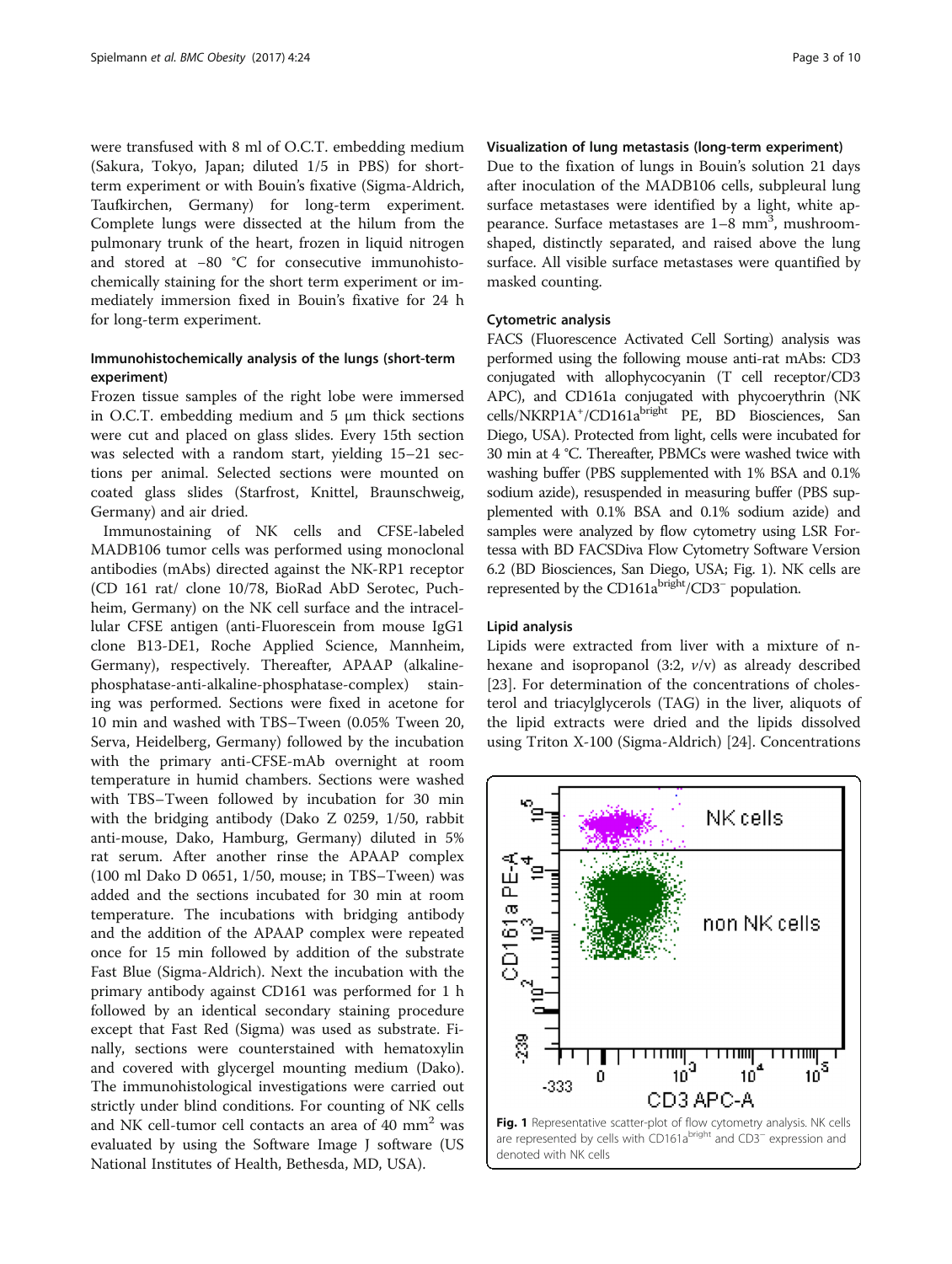of cholesterol and TAG in liver were determined using an enzymatic reagent kit (Ecoline S+, DiaSys GmbH, Holzheim, Germany).

# RT-PCR analysis

Total RNA was isolated by Precellys 24 (Pequlab, Erlangen, Germany) from frozen spleen samples using TRIZOL™ (Sigma Aldrich) according to the manufacture's protocol. cDNA synthesis was carried out as described by Koenig & Eder [[25\]](#page-8-0). The mRNA concentrations of genes were measured by realtime detection PCR (iQ5, BioRad, München, Germany) using SYBR® Green MIX (BioRad) and the specific primers (KiCq-Start™ Primers, Sigma Aldrich, Hamburg, Germany, Additional file [1:](#page-7-0) Table S1) following the manufacture's protocol. For determination of mRNA concentration a threshold cycle (Ct) was obtained from each amplification curve using the software Bio-Rad iQ5 (BioRad). Calculation of the relative mRNA concentration was made using the  $\Delta\Delta$ Ct method [[26\]](#page-8-0) with individual amplification efficiency for each primer, determined by a standard curve with different dilutions of primers. The housekeeping gene Cyp18 was used for normalization (Additional file [1](#page-7-0): Table S1).

# **Statistics**

Data analysis was performed using the Graph Pad Prism Software V5 (GraphPad, Inc., La Jolla, CA, USA). For one-way ANOVA Tukey-test and for two-way ANOVA Bonferroni-test with the main factors "diet" and "tumor" were used as post-hoc tests. Means were considered significantly different at  $p \le 0.05$ . Results are presented as means ± standard error of the mean (SEM).

\* indicates significant differences of means ( $p \le 0.05$ ) between all groups analyzed by one-way ANOVA.

# indicates significant differences of means ( $p \le 0.05$ ) between rats receiving NaCl compared to rats receiving MADB106 cells analyzed by two-way ANOVA.

§ indicates significant differences between rats receiving control diet compared to DIO animals ( $p \le 0.05$ ) analyzed by two-way ANOVA.

# Results

#### Body weight and lipid concentrations in the liver of rats

In both experiments rats fed a DIO diet gained significantly more weight compared to rats fed a control diet (Table 1). In the long-term experiment significant weight gain of DIO-fed animals even continued after MADB106 tumor- cell- injection (Table 1). The concentrations of TAG and cholesterol levels in the liver were significantly higher in animals fed the DIO diet compared to rats fed the control diet (Table 1).

### FACS analysis

Fifteen minutes after MADB106 cell injection (shortterm experiment) DIO fed rats showed significant lower percentage of NK cells of PBMCs compared to rats fed a control diet (Fig. [2](#page-4-0)). Twenty-one days after the tumor cell challenge (long-term experiment) NK cell numbers of PBMCs was not different between the groups (Fig. [2](#page-4-0)).

# Relative mRNA concentrations of activating and inhibiting NK cell receptors and cytokines expressed in the spleen

In the short-term experiment (15 min - tumor cell challenge) rats receiving MADB106 tumor cells showed significantly higher relative mRNA concentrations of the inhibiting NK cell receptor Klra1/Ly49 (killer cell lectin-like receptor, subfamily A, member 1) in spleen independently of the dietary regimen (Fig. [3](#page-4-0)). Relative mRNA concentrations of TNFSF10/TRAIL (tumor necrosis factor (ligand)

|            | Short-term experiment    | Long-term experiment               |                             |  |  |
|------------|--------------------------|------------------------------------|-----------------------------|--|--|
|            | MADB106 injection        | MADB106 injection                  | 21d after MADB106 injection |  |  |
|            |                          | Body weight in q                   |                             |  |  |
| Control    | $290 \pm 3$              | $329 \pm 4$                        | $333 \pm 5$                 |  |  |
| <b>DIO</b> | $304 \pm 4$ <sup>*</sup> | $348 \pm 7$                        | $363 \pm 8$ <sup>*</sup>    |  |  |
|            |                          | TAG in the liver in µmol/g         |                             |  |  |
| Control    | $38 \pm 8$               |                                    | $38 \pm 4$                  |  |  |
| <b>DIO</b> | $90 \pm 15$ <sup>*</sup> |                                    | $65 \pm 9^*$                |  |  |
|            |                          | Cholesterol in the liver in umol/g |                             |  |  |
| Control    | $6.7 \pm 0.7$            |                                    | $7.1 \pm 0.3$               |  |  |
| <b>DIO</b> | $11.0 \pm 1.6$           |                                    | $9.3 \pm 0.8$ <sup>*</sup>  |  |  |

|  |  |  |  |  |  |  |  | Table 1 Body weight, TAG and cholesterol levels in the liver of rats in short-term and long-term experiment |  |
|--|--|--|--|--|--|--|--|-------------------------------------------------------------------------------------------------------------|--|
|--|--|--|--|--|--|--|--|-------------------------------------------------------------------------------------------------------------|--|

Values are means  $\pm$  SEM,  $n = 16$  rats/group

TAG triacylglycerols

 $^*$ Mean values were significantly different from rats fed the control diet:  $p \leq 0.05$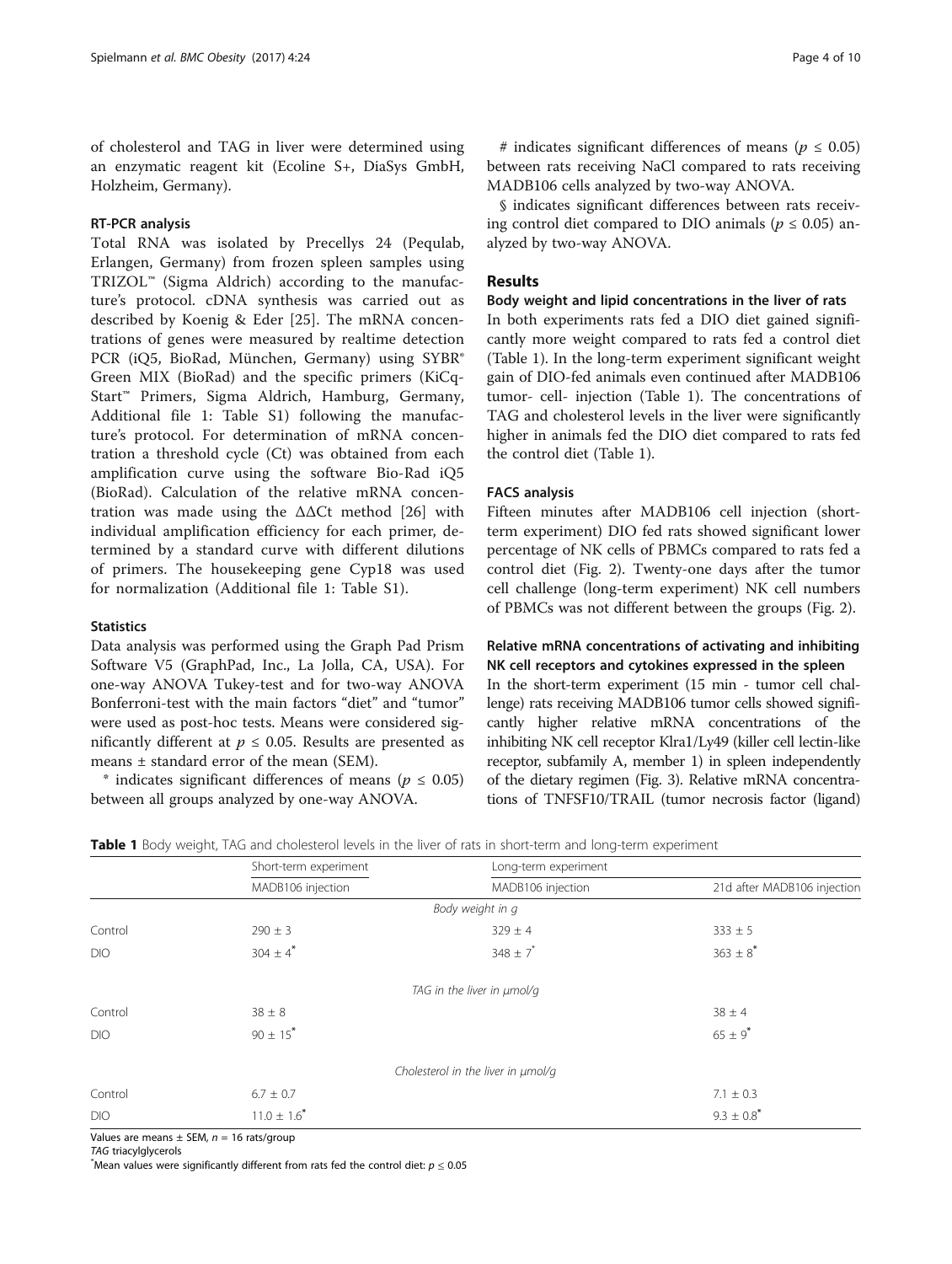<span id="page-4-0"></span>

superfamily, member 10/tumor necrosis factor related apoptosis inducing ligand) of DIO rats receiving MADB106 cells were significantly higher compared to those rats receiving NaCl (Fig. 3). Two-way ANOVA showed a significant influence of MADB106 tumor cell intervention and an interaction with diet on relative mRNA concentrations of TNFSF10/TRAIL in spleens of animals (Fig. 3). Rats did not differ in their relative mRNA concentrations of activating NK cell receptors NCR1/ NKp46 (natural cytotoxicity triggering receptor 1), NCR3/ NKp30 and Klrk1/NKG2D (killer cell lectin-like receptor k1/natural killer group 2D) and TNFα (Additional file [2](#page-7-0): Table S2).

In the long-term experiment (21d - tumor cell challenge) DIO fed rats which developed lung metastases had significantly lower relative splenic mRNA concentrations of the activating NK cell receptor NCR1/NKp46

compared to the corresponding control rats receiving NaCl (Fig. [4](#page-5-0)). Additionally, two-way ANOVA also showed a DIO independent, significant inhibiting influence of tumor growth on relative mRNA concentrations of the NK cell activating receptor NCR1/NKp46 (Fig. [4](#page-5-0)). Relative mRNA concentrations of the activating NK cell receptor Klrk1/NKG2D was decreased in rats fed a DIO diet compared to control animals (Fig. [4](#page-5-0)). Relative mRNA concentrations of NCR3/NKp30, Klra1/Ly49, TNFα and TNFSF10/TRAIL in the spleens of rats did not differ between groups (Additional file [3:](#page-7-0) Table S3).

# Immunohistochemically quantification of NK cells, MADB106 cells and NK cell-MADB106 cell interactions

In the short-term experiment (15 min - tumor cell challenge) the tissue migration of both tumor cells and NK cells was investigated by immunohistochemistry, with

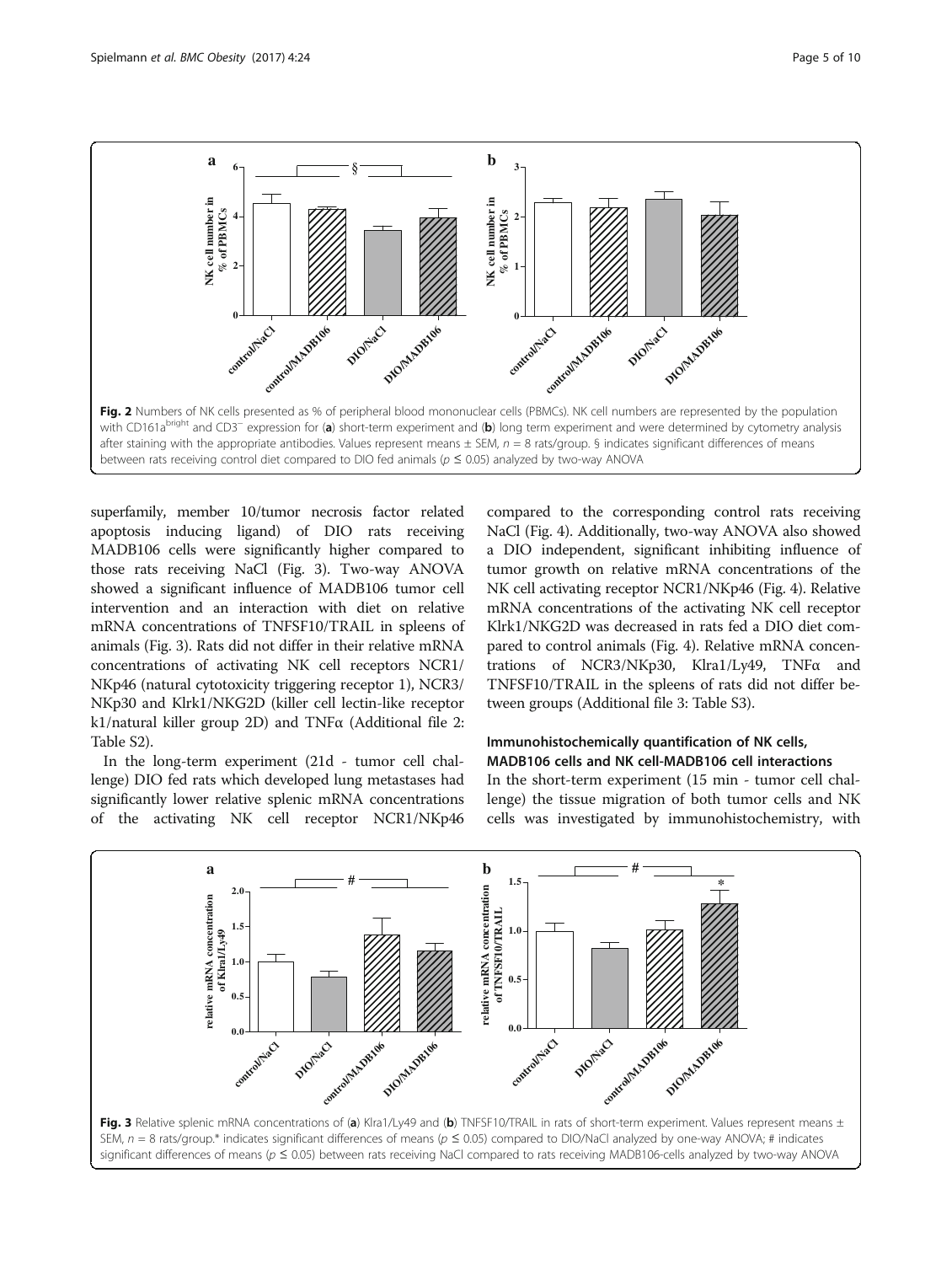<span id="page-5-0"></span>

single- and double stained lung sections from animals of all experimental and control groups. DIO-fed rats showed significantly lower numbers of NK cells, MADB106 cells and NK cell-MADB106 cell interactions (Fig. [5](#page-6-0)).

### Quantification of lung metastases

In order to quantify and compare the tumor growth between the experimental and control group, lung metastases were quantified 21 days after tumor challenge with MADB106 cells. Rats receiving DIO food developed significantly more lung metastases compared to their lean littermates (Fig. [6\)](#page-7-0).

# **Discussion**

Obesity is one major risk factor for certain types of cancer [[27\]](#page-8-0) and leads to a distinct impairment of various immune cell functions [[28](#page-8-0), [29\]](#page-8-0). NK cells are a central component of the innate immune system, secreting different cytokines like IFNγ, interleukin-10 or TNFα to stimulate other immune cells, and are capable to directly destroy tumor cells [[16, 30\]](#page-8-0). NK cells express a wide range of activating and inhibitory surface receptors for recognizing and binding various targets [\[31](#page-8-0)]. It has been shown, that the NK cell functionality is significantly impaired in obese individuals [[12, 32](#page-8-0), [33](#page-8-0)]. Thus, the present study aimed to investigate effects of obesity on NK cell functions and tumor metastasis after short-term and long-term tumor cell challenge in rats. The first experiment was completed 15 min after tumor challenge and represents the early actions of NK cell defense against tumor cells. The second experiment was terminated 21 days after the tumor challenge and reproduces an advanced state of metastasis under the influence of obesity.

DIO fed rats showed significantly higher values in all three investigated obesity markers (body weight, liver cholesterol and TAG levels) in both experiments.

Results of the short-term tumor challenge showed significantly reduced NK cell numbers in the blood of DIO fed rats compared to the lean littermates. Reduced NK cell numbers could be one reason for the subsequent increased pulmonary metastasis of DIO fed rats, since NK cells play an important role in the early phase of metastasis and fight against tumor cells [\[34](#page-8-0)–[36\]](#page-8-0), including MADB106 [[37](#page-8-0)]. In this study, 15 min after an intravenous inoculation of MADB106 tumor cells significantly less NK cells, tumor cells and NK cell-tumor cell contacts were found in the lungs of DIO fed rats, suggesting a mechanism that provokes the increased number of lung metastases evident 21 days later. Melemed et al. [[38\]](#page-8-0) identified marginating-pulmonary NK cells (MP-NK cells) in the lung capillaries, which showed an increased NK cytotoxicity compared to circulating NK cells and may have a special role in preventing invasion of tumor cells into the lung. In the case of the circulating MADB106 cells in our study, MP-NK cells seem to be influenced by diet-induced obesity, so that in DIO fed animals NK cell numbers in the lung are markedly reduced. In order to evaluate a possible modulation of the NK cell functionality by obesity, we determined the expression of different NK cell receptors. The activity of NK cells is regulated by a balance between activating and inhibiting receptors. Inhibiting NK cell receptors like KIRs in humans and Ly49 in rodents recognize MHC class I molecules and non-MHC ligands and eliminate cells lacking "self" MHC class I molecules according to the "missing self" hypothesis [[39](#page-9-0)–[41](#page-9-0)]. In contrast,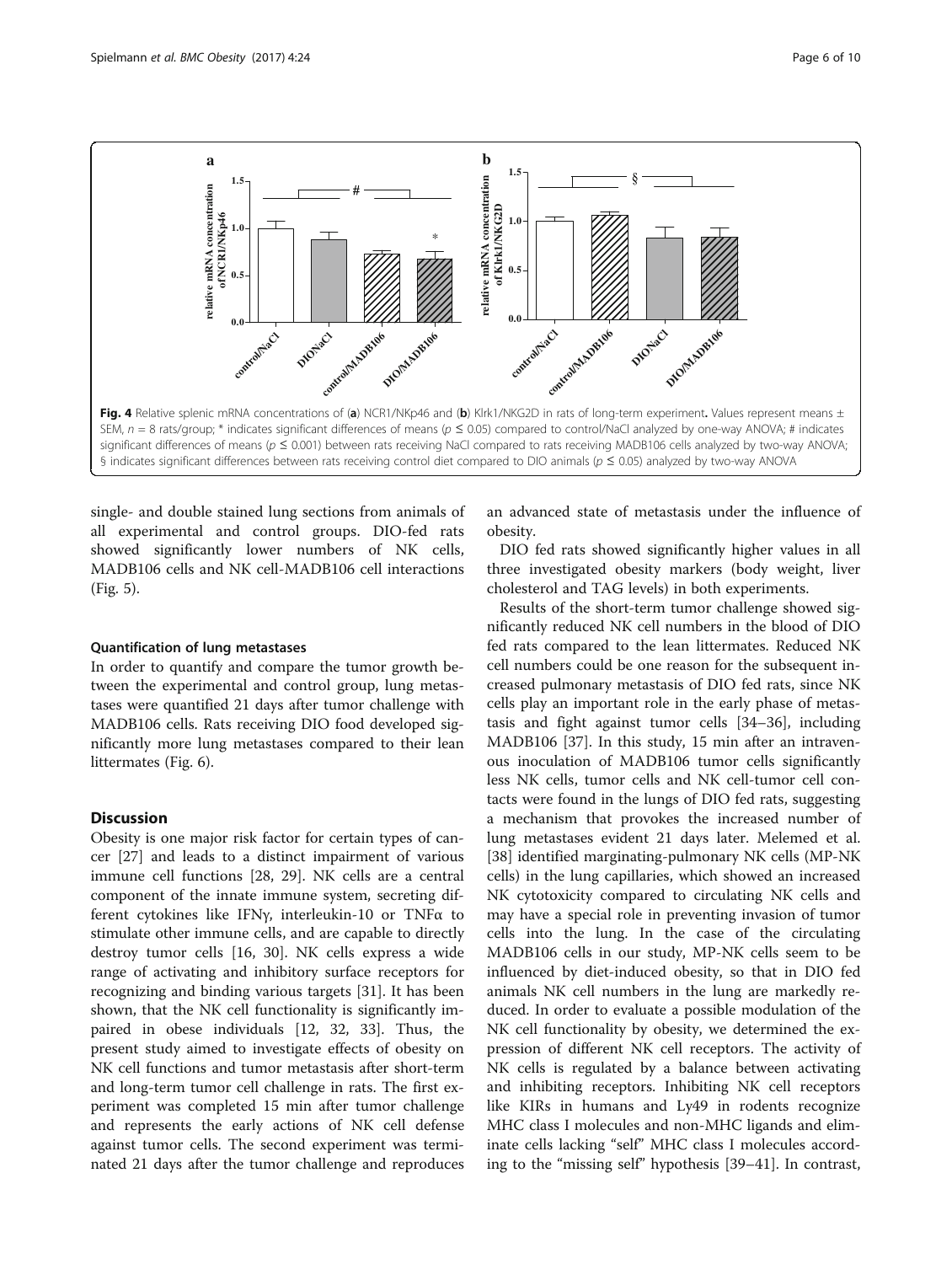<span id="page-6-0"></span>

activating NK cell receptors, like NKp30, NKp46 and NKG2D, first bind to ligands expressed by tumor cells [[42\]](#page-9-0). In all cases, NK cells exhibit their cytotoxic function after the recognition of target cells by secreting perforin and granzymes from intracellular granules to perforate the cell membrane and induce apoptosis of target cells [[43\]](#page-9-0). Already after a short-term tumor cell challenge (15 min) a significant increase of the expression of the inhibiting Ly49 receptor in the spleen of all tumor cell challenged animals was found, independently of the dietary regimen. It is known that cancer cells can escape immune recognition by upregulating inhibiting NK cell receptors and downregulating activating NK cell receptors [[44\]](#page-9-0). This effect may also be one pathophysiological mechanism for the significantly reduced expression of the activating NK cell receptor NKp46 in all tumor animals 21 days after the tumor cell challenge in the present study. Concerning the late time point, results of the present study showed a significantly reduced expression of the activating NK cell receptor NKG2D in all DIO fed animals. Chung et al. [\[45\]](#page-9-0) showed a significantly upregulated expression of NKG2D ligands in the adipose tissues of obese mice. In addition O'Rourke et al. [[46](#page-9-0)] found significantly more NKG2D-expressing NK cells in

human subcutaneous as well as visceral adipose tissues in obese individuals. Therefore it can be hypothesized that feeding an obesity inducing diet probably induces the upregulation of NKG2D ligands in adipose tissues, thereby recruiting NKG2D receptor expressing NK cells. As a consequence reduced numbers of NKG2D expressing NK cells can be found in the circulation or in other relevant tissues. This may lead to less NK cell-tumor cell contacts in the lung of DIO fed rats, finally resulting in a dramatically enhanced pulmonary metastasis compared to lean animals, as shown in the present study.

Moreover, we recently could show that incubation of the human NK cell line NK-92 with high levels of leptin led to significantly decreased NKG2D expression accompanied with a significant loss of NK cell cytotoxicity against colon cancer cells [\[20\]](#page-8-0). As it is known that leptin levels are markedly increased in obese subjects [\[33,](#page-8-0) [47](#page-9-0), [48](#page-9-0)] this could be another possible mechanism for the impaired NK cell function and increased cancer risk observed during obesity.

Nevertheless, as the prevalence for obesity [[2\]](#page-8-0) and the incidence for obesity related cancers [\[49](#page-9-0)] constantly increase, further studies are required to verify these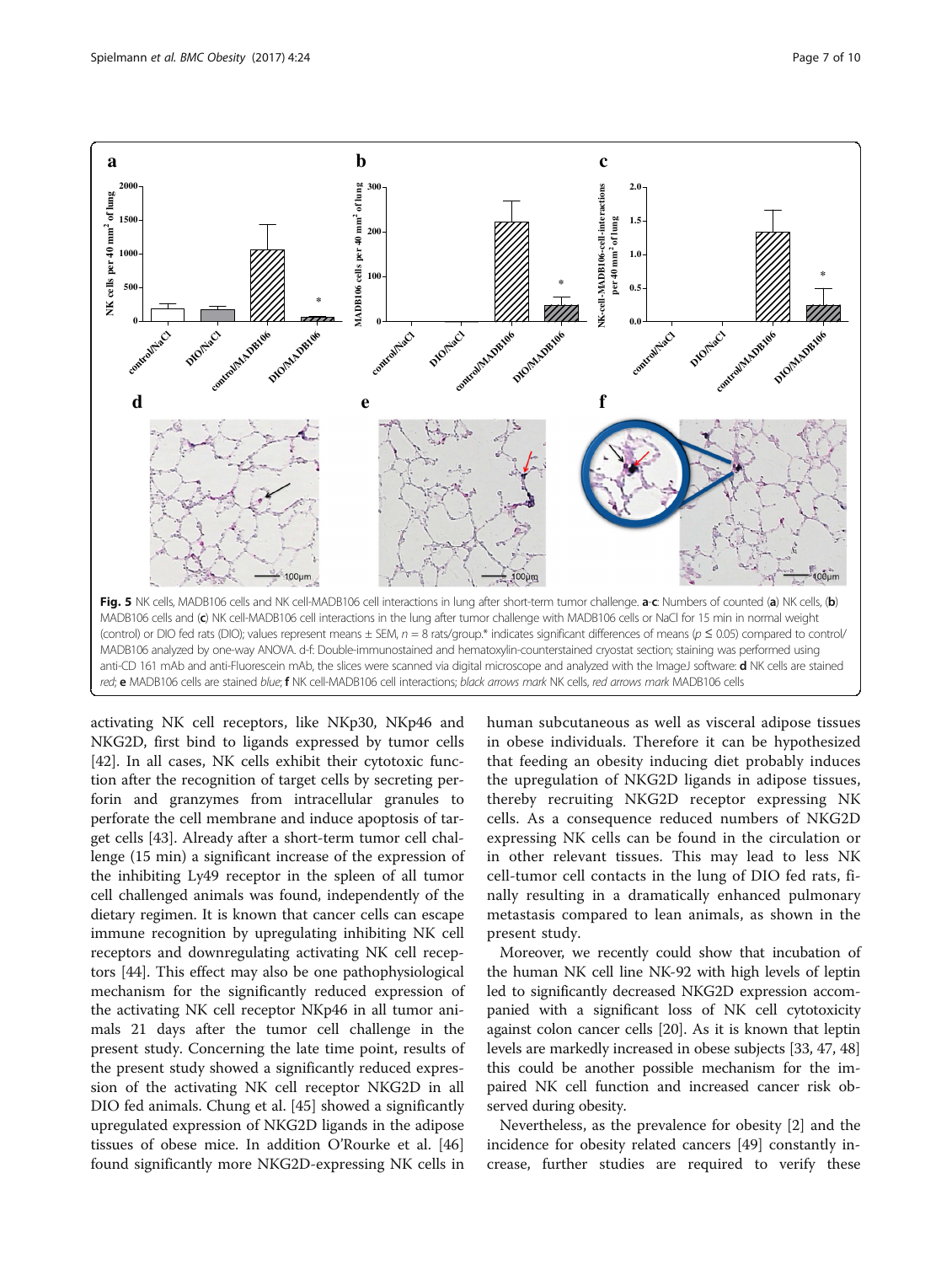<span id="page-7-0"></span>

different lungs after fixation in Bouin solution; black arrows mark metastases

findings and elucidate new mechanisms underlying the influence of obesity on NK cells leading to the observed higher cancer outcome.

# Conclusions

For the first time, a significantly increased lung metastasis in diet-induced obese rodents could be linked to reduced NK cell-tumor cell contacts and a decreased expression of the activating NK cell receptor NKG2D. As NK cells play a major role in tumor cell defense these data provide an important new aspect to elucidate mechanisms underlying obesity-related higher tumor risk. Future studies should further evaluate the molecular mechanisms of a reduced NK cell tissue migration and cytotoxicity in obese compared to normal weight individuals.

# Additional files

[Additional file 1: Table S1.](dx.doi.org/10.1186/s40608-017-0161-5) Characteristics of the specific primers used for real-time RT-PCR analysis. (PDF 19 kb)

[Additional file 2: Table S2.](dx.doi.org/10.1186/s40608-017-0161-5) Relative mRNA concentrations of NK cell receptors and cytokines in spleen of rats in short-term experiment. (PDF 19 kb)

[Additional file 3: Table S3.](dx.doi.org/10.1186/s40608-017-0161-5) Relative mRNA concentrations of NK cell receptors and cytokines in spleen of rats in long-term experiment. (PDF 19 kb)

#### Abbreviations

APAAP: Alkaline-phosphatase-anti-alkaline-phosphatase-complex; CFSE: Fluorescein derivate 5-(and 6-) carboxyfluorescein diacetate succinimidyl ester; Cyp18: Cyclophilin A; DIO: Diet-induced obesity; IFNγ: Interferon γ; Klra1: Killer cell lectin-like receptor, subfamily A, member 1; Klrk1: Killer cell lectin like receptor k1; MHC: Major histocompatibility complex; NCR1: Natural cytotoxicity triggering receptor 1; NCR3: Natural cytotoxicity triggering receptor 3; NK: Natural killer; NKG2D: Natural killer group 2D; SEM: Standard error of the mean; TAG: Triacylglycerols; TNFSF10: Tumor necrosis factor (ligand) superfamily, member 10; TNFα: Tumor necrosis factor α; TRAIL: Tumor necrosis factor related apoptosis inducing ligand

#### Acknowledgements

The authors thank Janine Jahn for her help in conducting the flow cytometric analyzes.

#### Funding

No funding was received.

#### Availability of data and materials

All data generated or analyzed during this study are included in this published article and its additional files.

#### Authors' contributions

JS, IB and HK planed the study. JS, JH and DK conducted the animal experiments and collected the blood and tissue samples. JH performed the immunohistochemical staining of the lungs and the interpreted the data together with JS. JH and JS conducted and analyzed the visualization of the lung metastasis and interpreted the data together. DK performed and interpreted the flow cytometric analyzes. JS analyzed and interpreted the Real-Time PCR data and conducted the cholesterol and triacylglycerol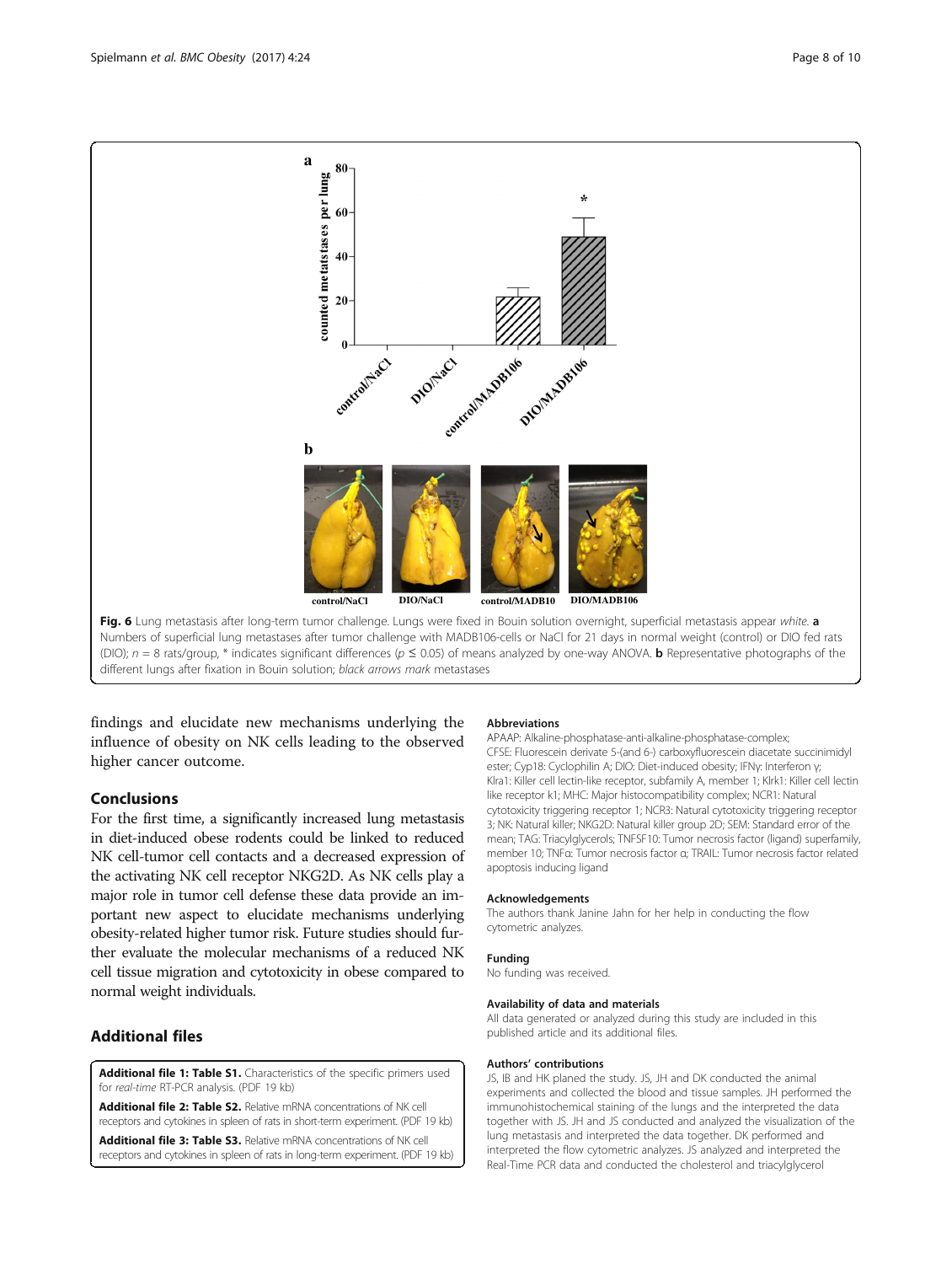<span id="page-8-0"></span>analyzes with the help of GIS. SBE and RJ provided the MADB106 cells and gave great support in culturing and staining the cells. JS, IB and HK were major contributors in writing the manuscript. All authors read and approved the final manuscript.

#### Ethics approval and consent to participate

All research and animal care procedures were approved by the local Animal Care Committee of the "Landesverwaltungsamt Halle" (reference number 42502–2-1116MLU).

#### Consent for publication

Not applicable.

#### Competing interests

The authors declare that they have no competing interests.

#### Publisher's Note

Springer Nature remains neutral with regard to jurisdictional claims in published maps and institutional affiliations.

#### Author details

<sup>1</sup>Department of Anatomy and Cell Biology, Martin Luther University Halle-Wittenberg, Faculty of Medicine, Grosse Steinstrasse 52, 06108 Halle (Saale), Germany. <sup>2</sup>Department of Orthopaedics, Trauma and Reconstructive Surgery, Martin Luther University Halle-Wittenberg, Faculty of Medicine, Ernst-Grube Str. 40, 06097 Halle (Saale), Germany. <sup>3</sup>Neuroimmunology Research Unit, The Sagol School of Neuroscience, The School of Psychological Sciences, Tel Aviv University, 69978 Tel Aviv, Israel. 4 Department of Clinical Immunology and Rheumatology, Hannover Medical School, Carl-Neuberg-Str. 1, 30625 Hannover, Germany. <sup>5</sup>Department of Human Nutrition, Martin Luther University Halle-Wittenberg, Von-Danckelmann-Platz 2, 06120 Halle (Saale), Germany.

#### Received: 19 September 2016 Accepted: 22 June 2017 Published online: 03 July 2017

#### References

- 1. World Health Organisation. World Health statistics 2012.
- 2. World Health Organisation. Obesity and Overweight: Factsheet No. 311. 2016.
- 3. Dobbins M, Decorby K, Choi BCK. The association between obesity and cancer risk: a meta-analysis of observational studies from 1985 to 2011. ISRN Prev Med. 2013;2013:680536. doi:[10.5402/2013/680536.](http://dx.doi.org/10.5402/2013/680536)
- 4. Tsugane S, Inoue M. Insulin resistance and cancer: epidemiological evidence. Cancer Sci. 2010;101:1073–9. doi[:10.1111/j.1349-7006.2010.01521.x.](http://dx.doi.org/10.1111/j.1349-7006.2010.01521.x)
- 5. McTiernan A. Mechanisms linking physical activity with cancer. Nat Rev Cancer. 2008;8:205–11. doi[:10.1038/nrc2325](http://dx.doi.org/10.1038/nrc2325).
- 6. Brown KA, Simpson ER. Obesity and breast cancer: progress to understanding the relationship. Cancer Res. 2010;70:4–7. doi:[10.1158/0008-](http://dx.doi.org/10.1158/0008-5472.CAN-09-2257) [5472.CAN-09-2257.](http://dx.doi.org/10.1158/0008-5472.CAN-09-2257)
- 7. Moulin CM, Rizzo LV, Halpern A. Effect of surgery-induced weight loss on immune function. Expert Rev Gastroenterol Hepatol. 2008;2:617–9. doi[:10.](http://dx.doi.org/10.1586/17474124.2.5.617) [1586/17474124.2.5.617.](http://dx.doi.org/10.1586/17474124.2.5.617)
- 8. La Cava A, Matarese G. The weight of leptin in immunity. Nat Rev Immunol. 2004;4:371–9. doi:[10.1038/nri1350](http://dx.doi.org/10.1038/nri1350).
- 9. Lord GM, Matarese G, Howard JK, Baker RJ, Bloom SR, Lechler RI. Leptin modulates the T-cell immune response and reverses starvation-induced immunosuppression. Nature. 1998;394:897–901. doi[:10.1038/29795.](http://dx.doi.org/10.1038/29795)
- 10. Tilg H, Moschen AR. Adipocytokines: mediators linking adipose tissue, inflammation and immunity. Nat Rev Immunol. 2006;6:772–83. doi[:10.](http://dx.doi.org/10.1038/nri1937) [1038/nri1937.](http://dx.doi.org/10.1038/nri1937)
- 11. Nave H, Mueller G, Siegmund B, Jacobs R, Stroh T, Schueler U, et al. Resistance of Janus kinase-2 dependent leptin signaling in natural killer (NK) cells: a novel mechanism of NK cell dysfunction in diet-induced obesity. Endocrinology. 2008;149:3370–8. doi:[10.1210/en.2007-1516.](http://dx.doi.org/10.1210/en.2007-1516)
- 12. Wrann CD, Laue T, Hübner L, Kuhlmann S, Jacobs R, Goudeva L, et al. Shortterm and long-term leptin exposure differentially affect human natural killer cell immune functions. Am J Physiol Endocrinol Metab. 2011;302:E108–16.
- 13. Tian Z, Sun R, Wei H, Gao B. Impaired natural killer (NK) cell activity in leptin receptor deficient mice: leptin as a critical regulator in NK cell development and activation. Biochem Biophys Res Commun. 2002;298:297–302.
- 14. Barão I, Ascensão JL. Human natural killer cells. Arch Immunol Ther Exp. 1998;46:213–29.
- 15. Vivier E, Tomasello E, Baratin M, Walzer T, Ugolini S. Functions of natural killer cells. Nat Immunol. 2008;9:503–10. doi[:10.1038/ni1582](http://dx.doi.org/10.1038/ni1582).
- 16. Lanier LL. Up on the tightrope: natural killer cell activation and inhibition. Nat Immunol. 2008;9:495–502. doi:[10.1038/ni1581](http://dx.doi.org/10.1038/ni1581).
- 17. Imai K, Matsuyama S, Miyake S, Suga K, Nakachi K. Natural cytotoxic activity of peripheral-blood lymphocytes and cancer incidence: an 11-year followup study of a general population. Lancet. 2000;356:1795–9. doi:[10.1016/](http://dx.doi.org/10.1016/S0140-6736(00)03231-1) [S0140-6736\(00\)03231-1](http://dx.doi.org/10.1016/S0140-6736(00)03231-1).
- 18. Jahn J, Spielau M, Brandsch C, Stangl GI, Delank K-S, Bahr I, et al. Decreased NK cell functions in obesity can be reactivated by fat mass reduction. Obesity (Silver Spring). 2015;23:2233–41. doi[:10.1002/oby.21229](http://dx.doi.org/10.1002/oby.21229).
- 19. Lamas B, Nachat-Kappes R, Goncalves-Mendes N, Mishellany F, Rossary A, Vasson M-P, et al. Dietary fat without body weight gain increases in vivo MCF-7 human breast cancer cell growth and decreases natural killer cell cytotoxicity. Mol Carcinog. 2015;54:58–71. doi:[10.1002/mc.22074](http://dx.doi.org/10.1002/mc.22074).
- 20. Bahr I, Goritz V, Doberstein H, Hiller GGR, Rosenstock P, Jahn J, et al. Dietinduced obesity is associated with an impaired NK cell function and an increased Colon cancer incidence. J Nutr Metab. 2017;2017:4297025. doi[:10.](http://dx.doi.org/10.1155/2017/4297025) [1155/2017/4297025.](http://dx.doi.org/10.1155/2017/4297025)
- 21. Tschernig T, Boeke K, Steinhoff G, Wonigeit K, Pabst R, Westermann J. The lung as a source and a target organ for T- and B-lymphocytes. Am J Respir Cell Mol Biol. 1997;17:414–21. doi:[10.1165/ajrcmb.17.4.2599.](http://dx.doi.org/10.1165/ajrcmb.17.4.2599)
- 22. Hörsten S von, Helfritz A, Kuhlmann S, Nave H, Tschernig T, Pabst R, et al. Stereological quantification of carboxyfluorescein-labeled rat lung metastasis: a new method for the assessment of natural killer cell activity and tumor adhesion in vivo and in situ. J Immunol Methods 2000;239:25–34.
- 23. Hara A, Radin NS. Lipid extraction of tissues with a low-toxicity solvent. Anal Biochem. 1978;90:420–6.
- 24. de Hoff JL, Davidson LM, Kritchevsky D. An enzymatic assay for determining free and total cholesterol in tissue. Clin Chem. 1978;24:433–5.
- 25. König B, Eder K. Differential action of 13-HPODE on PPARalpha downstream genes in rat Fao and human HepG2 hepatoma cell lines. J Nutr Biochem. 2006;17:410–8. doi[:10.1016/j.jnutbio.2005.08.011.](http://dx.doi.org/10.1016/j.jnutbio.2005.08.011)
- 26. Pfaffl MW. A new mathematical model for relative quantification in real-time RT-PCR. Nucleic Acids Res. 2001;29:e45.
- 27. Calle EE, Rodriguez C, Walker-Thurmond K, Thun MJ. Overweight, obesity, and mortality from cancer in a prospectively studied cohort of U.S. adults. N Engl J Med. 2003;348:1625–38. doi:[10.1056/NEJMoa021423.](http://dx.doi.org/10.1056/NEJMoa021423)
- 28. Andersen CJ, Murphy KE, Fernandez ML. Impact of obesity and metabolic syndrome on immunity. Adv Nutr. 2016;7:66–75. doi[:10.3945/an.115.010207](http://dx.doi.org/10.3945/an.115.010207).
- 29. Chmelar J, Chung K-J, Chavakis T. The role of innate immune cells in obese adipose tissue inflammation and development of insulin resistance. Thromb Haemost. 2013;109:399–406. doi[:10.1160/TH12-09-0703.](http://dx.doi.org/10.1160/TH12-09-0703)
- 30. Vivier E, Raulet DH, Moretta A, Caligiuri MA, Zitvogel L, Lanier LL, et al. Innate or adaptive immunity? The example of natural killer cells. Science. 2011;331:44–9. doi[:10.1126/science.1198687.](http://dx.doi.org/10.1126/science.1198687)
- 31. Koch J, Steinle A, Watzl C, Mandelboim O. Activating natural cytotoxicity receptors of natural killer cells in cancer and infection. Trends Immunol. 2013;34:182–91. doi:[10.1016/j.it.2013.01.003.](http://dx.doi.org/10.1016/j.it.2013.01.003)
- 32. Viel S, Besson L, Charrier E, Marcais A, Disse E, Bienvenu J, et al. Alteration of natural killer cell phenotype and function in obese individuals. Clin Immunol. 2016; doi[:10.1016/j.clim.2016.01.007](http://dx.doi.org/10.1016/j.clim.2016.01.007).
- 33. Laue T, Wrann CD, Hoffmann-Castendiek B, Pietsch D, Hubner L, Kielstein H. Altered NK cell function in obese healthy humans. BMC Obes. 2015;2:1. doi: [10.1186/s40608-014-0033-1](http://dx.doi.org/10.1186/s40608-014-0033-1).
- 34. Talmadge JE, Meyers KM, Prieur DJ, Starkey JR. Role of natural killer cells in tumor growth and metastasis: C57BL/6 normal and beige mice. J Natl Cancer Inst. 1980;65:929–35.
- 35. Gorelik E, Wiltrout RH, Okumura K, Habu S, Herberman RB. Role of NK cells in the control of metastatic spread and growth of tumor cells in mice. Int J Cancer. 1982;30:107–12.
- 36. Wu J, Lanier LL. Natural killer cells and cancer. Adv Cancer Res. 2003;90:127–56.
- 37. Ben-Eliyahu S, Page GG, Yirmiya R, Taylor AN. Acute alcohol intoxication suppresses natural killer cell activity and promotes tumor metastasis. Nat Med. 1996;2:457–60.
- 38. Melamed R, Rosenne E, Benish M, Goldfarb Y, Levi B, Ben-Eliyahu S. The marginating-pulmonary immune compartment in rats: characteristics of continuous inflammation and activated NK cells. J Immunother. 2010;33:16–29. doi:[10.1097/CJI.0b013e3181b0b146](http://dx.doi.org/10.1097/CJI.0b013e3181b0b146).